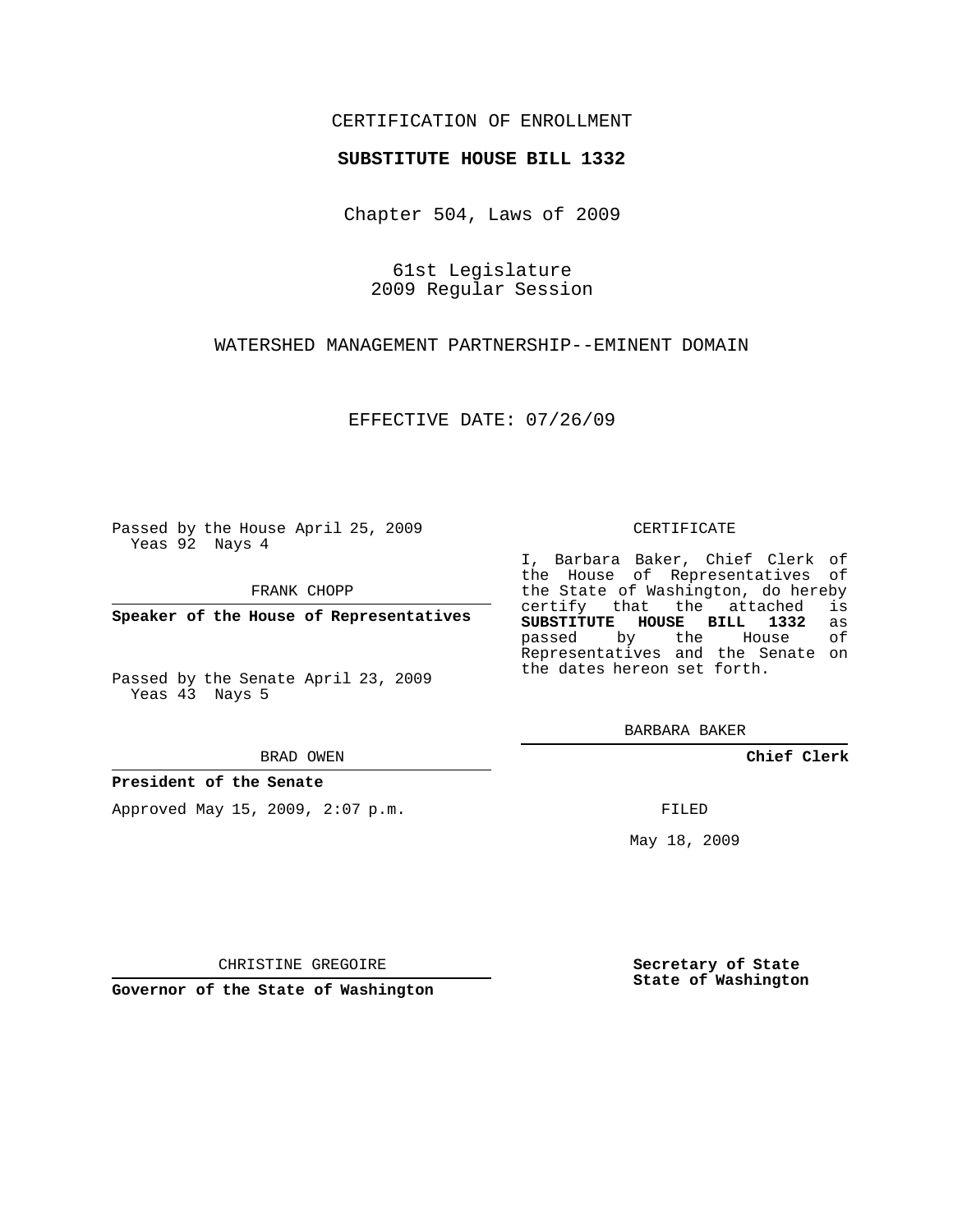# **SUBSTITUTE HOUSE BILL 1332** \_\_\_\_\_\_\_\_\_\_\_\_\_\_\_\_\_\_\_\_\_\_\_\_\_\_\_\_\_\_\_\_\_\_\_\_\_\_\_\_\_\_\_\_\_

\_\_\_\_\_\_\_\_\_\_\_\_\_\_\_\_\_\_\_\_\_\_\_\_\_\_\_\_\_\_\_\_\_\_\_\_\_\_\_\_\_\_\_\_\_

AS AMENDED BY THE SENATE

Passed Legislature - 2009 Regular Session

# **State of Washington 61st Legislature 2009 Regular Session**

**By** House Judiciary (originally sponsored by Representatives Goodman, Anderson, Springer, Clibborn, Eddy, Simpson, Rodne, Pedersen, Hunter, and Maxwell)

READ FIRST TIME 02/11/09.

 AN ACT Relating to the authority of a watershed management partnership to exercise powers of its forming governments; and adding a new section to chapter 39.34 RCW.

BE IT ENACTED BY THE LEGISLATURE OF THE STATE OF WASHINGTON:

 NEW SECTION. **Sec. 1.** A new section is added to chapter 39.34 RCW to read as follows:

 (1) As limited in subsection (3) of this section, a watershed management partnership formed or qualified under the authority of RCW 39.34.200 and 39.34.210, including the separate legal entity established by such a partnership under RCW 39.34.030(3)(b) to conduct the cooperative undertaking of the partnership under the same statutory authority, may exercise the power of eminent domain as provided in chapter 8.12 RCW.

 (2) The eminent domain authority granted under subsection (1) of this section may be exercised only for those utility purposes for which the watershed partnership was formed and is limited solely to providing water services to its customers.

 (3) Subsection (1) of this section applies only to a watershed management partnership that: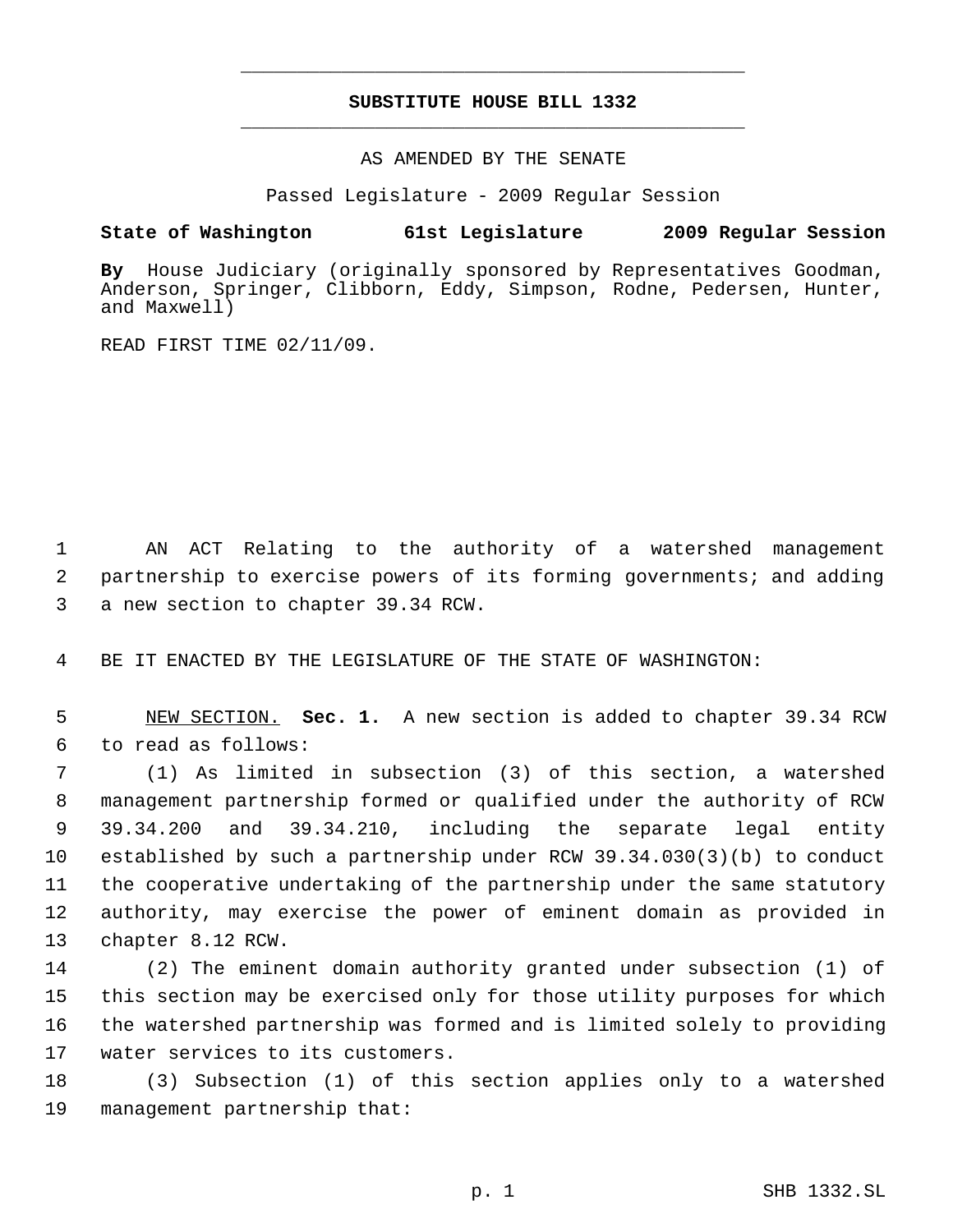(a) Was formed or qualified before July 1, 2006, under the authority of RCW 39.34.200 and 39.34.210;

 (b) Is not engaged in planning or in implementing a plan for a water resource inventory area under the terms of chapter 90.82 RCW;

 (c) Is composed entirely of cities and water-sewer districts authorized to exercise the power of eminent domain in the manner 7 provided by chapter 8.12 RCW; and

 (d) Is governed by a board of directors consisting entirely of elected officials from the cities and water-sewer districts that constitute the watershed management partnership.

 (4) A watershed management partnership exercising authority under this section shall:

(a) Comply with the notice requirements of RCW 8.25.290;

 (b) Provide notice to the city, town, or county with jurisdiction over the subject property by certified mail thirty days prior to the partnership board authorizing condemnation; and

 (c) With any city that is not a member of the watershed management partnership and that has water or sewer service areas within one-half mile of Lake Tapps or water or sewer service areas within five miles upstream from Lake Tapps along the White river, enter into an interlocal agreement to allow eminent domain within that city prior to exercising eminent domain authority under this section.

 (5) The legislature is currently unaware of any information suggesting that the expected use by the watershed management partnership of the Lake Tapps water supply will have a significantly adverse effect on surrounding communities. However, if the watershed management partnership's Lake Tapps water supply operations result in a negative impact to the water supplies of a city that is not a member of the watershed management partnership and the city has water or sewer service areas within one-half mile of Lake Tapps or water or sewer service areas within five miles upstream from Lake Tapps along the White river, the city claiming a negative impact under this subsection must notify the watershed management partnership of their claim and give the partnership at least sixty days to resolve the claimed impact. If the watershed management partnership fails to resolve the claimed negative impact or disputes that the negative impact exists, the city claiming the negative impact under this subsection may pursue existing legal remedies in accordance with state and federal law. If a court